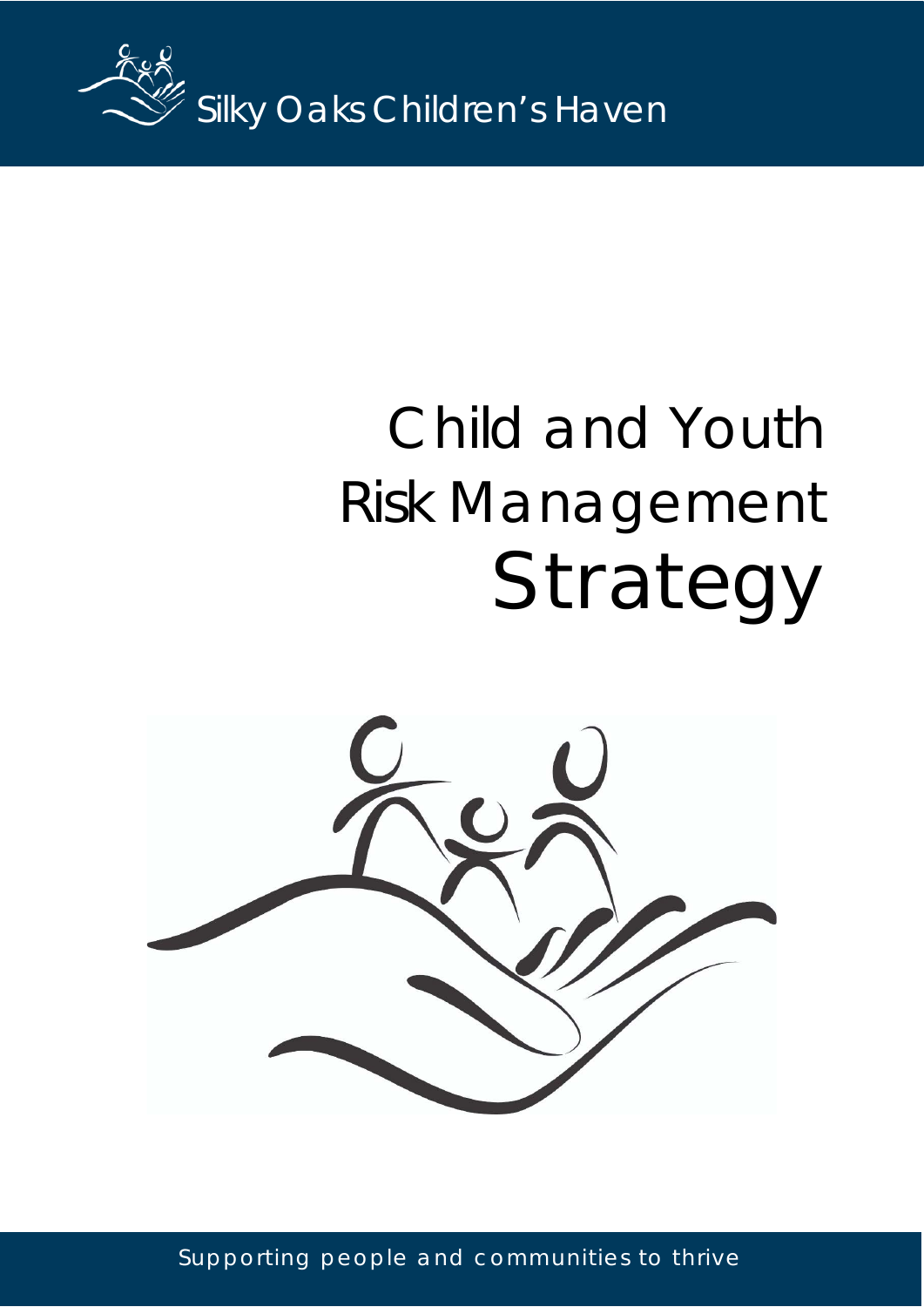

## **Requirement 1 – Statement of commitment to the safety and wellbeing of children and the protection of children from harm**

Silky Oaks Children's Haven (Silky Oaks) is committed to the safety and wellbeing of all children, young people and families who use our services and is dedicated to protecting them from harm and abuse by any persons associated with Silky Oaks.

Silky Oaks has zero tolerance to child abuse, and all allegations and safety concerns with be treated very seriously. Workers have a duty of care to report disclosures or suspicions of harm. In regard to sexual offences against a child under the age of 16 year, or a child under age of 18 years with 'an impairment of the mind' (intellectual disability), workers are required to report the offence to the Queensland Police Services, unless there is a 'reasonable excuse'.

Silky Oaks will endeavour to provide a safe and supportive environment through:

- Ensuring that all workers treat children, young people and families with respect and understanding at all times.
- Ensuring that those who regularly deal with children, young people and families within the organisation undergo the Working with Children Check and hold a positive notice Blue Card (where exemptions do not apply).
- Ensuring compliance with the No Card, No Start law. This means that paid workers must have a blue card (no longer a pending application) before they can work with children.
- Ensuring the human and cultural rights of our workers, clients and the public when delivering and designing our services, developing policies and procedures, and managing risk and complaints.
- Ensuring safe recruitment and selection procedures are in place and regular training and education for all workers.
- Prohibiting any form of abuse against children, young people and families.
- Appropriate use of language.
- Carefully selecting, screening and monitoring people whose roles require them to have regular contact with children, young people and families.
- Ensuring the Silky Oaks Code of Conduct (P008) is promoted, enforced and reviewed.
- Providing clear procedures for raising concerns or complaints.
- Respecting cultural identity and dedicating to provide a high quality and culturally appropriate service to all children, young people and families.
- Providing an environment that supports the continuous improvement of processes, education and skill enhancement for the workers and management of Silky Oaks.
- A duty of care to take appropriate action to minimise the risk of harm and to take measures that are reasonable in all circumstances to protect clients and workers from risks of harm that are reasonably foreseen.
- Ensuring human and cultural rights of our workers, children, young people, families and the general public are considered when delivering and designing our services, developing policies and procedures, and managing risk and complaints..

## References

- Organisational Purpose Policy (L001)
- Duty of Care Policy (L002)
- Feedback and Complaints Policy (L005)
- Privacy and Confidentiality Policy (L006)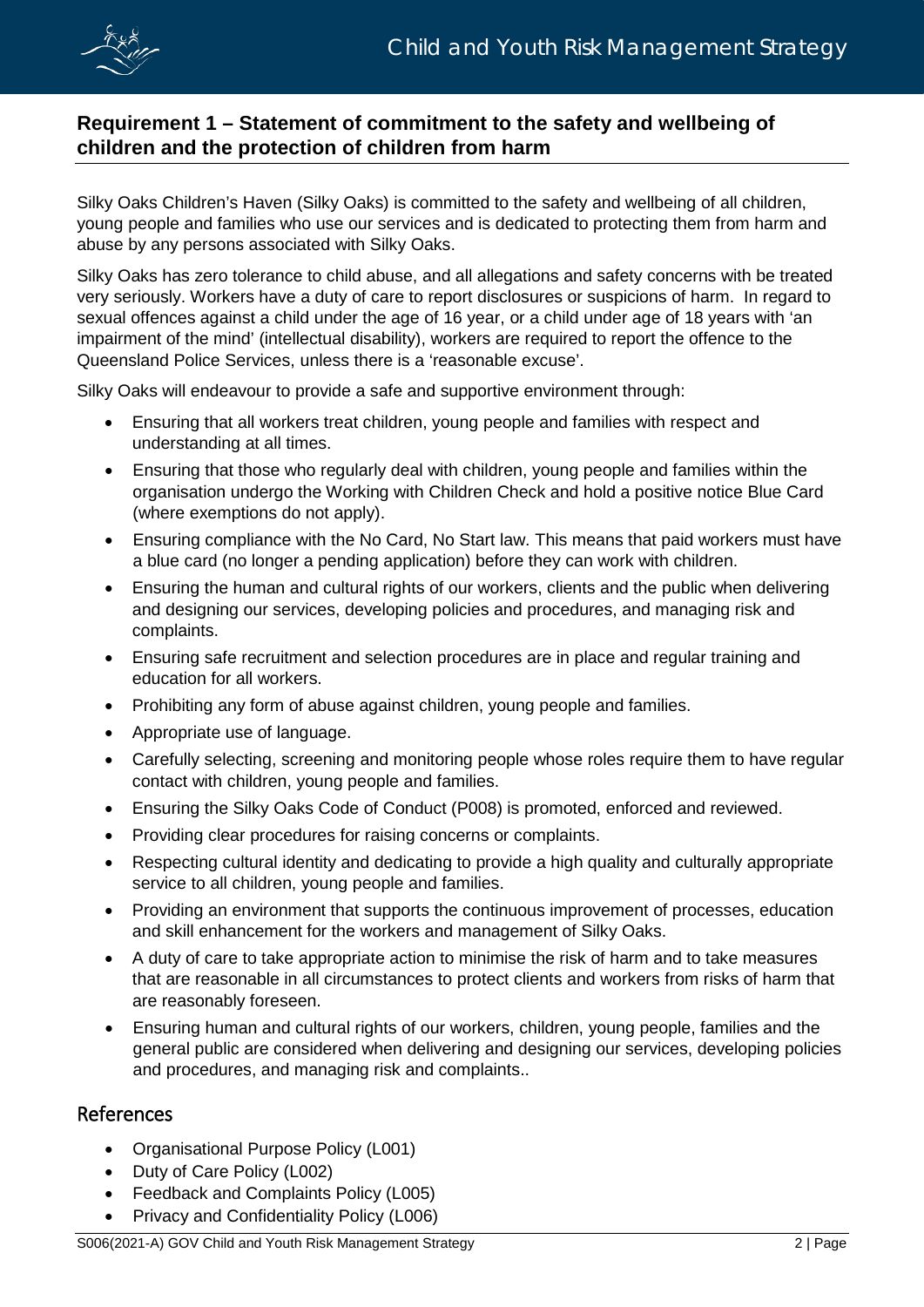

- Culturally Competent and Inclusive Practice Policy (L011)
- Human Resources Policy (L012)
- Client Practice Policy (L014)
- Strategic Plan (S007)
- Strategy Priority Action Plan (S011)
- Recruitment and Selection Procedure (P007)
- Code of Conduct (P008)
- Mandatory Training Procedure (P010) and Training Matrix (C035)
- Feedback and Complaints Procedure (P015)
- Handling Disclosures or Suspicions of Harm Procedure (P016, 041, 042)
- The Advocacy of Human Rights Procedure (P018)
- Human Resources Handbook (H003)
- Family Care and Support Handbook (H008)
- House Manager Handbook (H009)
- Residential Support Worker Handbook (H010)
- One Place Handbook (H011)
- Inspire Therapy Program Handbook (H012)
- Inspire Outreach Program Handbook (H013)
- [Laws relating to failing to report or protect children from sexual crimes](https://www.qld.gov.au/law/crime-and-police/types-of-crime/sexual-offences-against-children)

# **Requirement 2 – Code of conduct for interacting with children and young people**

## Code of Conduct – Workers

All workers are bound by the Code of Conduct (P008) to ensure workers take appropriate measures to minimise risks to the safety and wellbeing of all stakeholders in all programs involving children, young people, and families in our services, fellow workers, volunteers, students and contractors.

The Code of Conduct is based on the following principles to:

- Set a good example of ethical conduct and encourage behaviour that is in line with the Code of Conduct.
- Treat all workers with respect and in an equitable manner.
- Ensure workers are aware of their responsibilities under the Code of Conduct, and policies and procedures.
- Ensure workers understand the standards of performance expected of them and that directions are reasonable.
- Provide fair and equitable access to learning and development opportunities for all workers.
- Committed to respecting, protecting and promoting human rights.

# Code of Conduct for the Interaction with Children and Young People

Silky Oaks is committed to providing best practice services to meet the diverse range of family and individual needs in our community. Our flexible service will enable people within our target client groups to have equal access to all appropriate services' aimed at improving their wellbeing, development, resilience, safety and participation in our society

The Code of Conduct is based on:

- Ensuring codes of professional ethics are congruent with practice standards.
- Promoting collaborative relationships and partnerships between individuals, families, service providers and communities.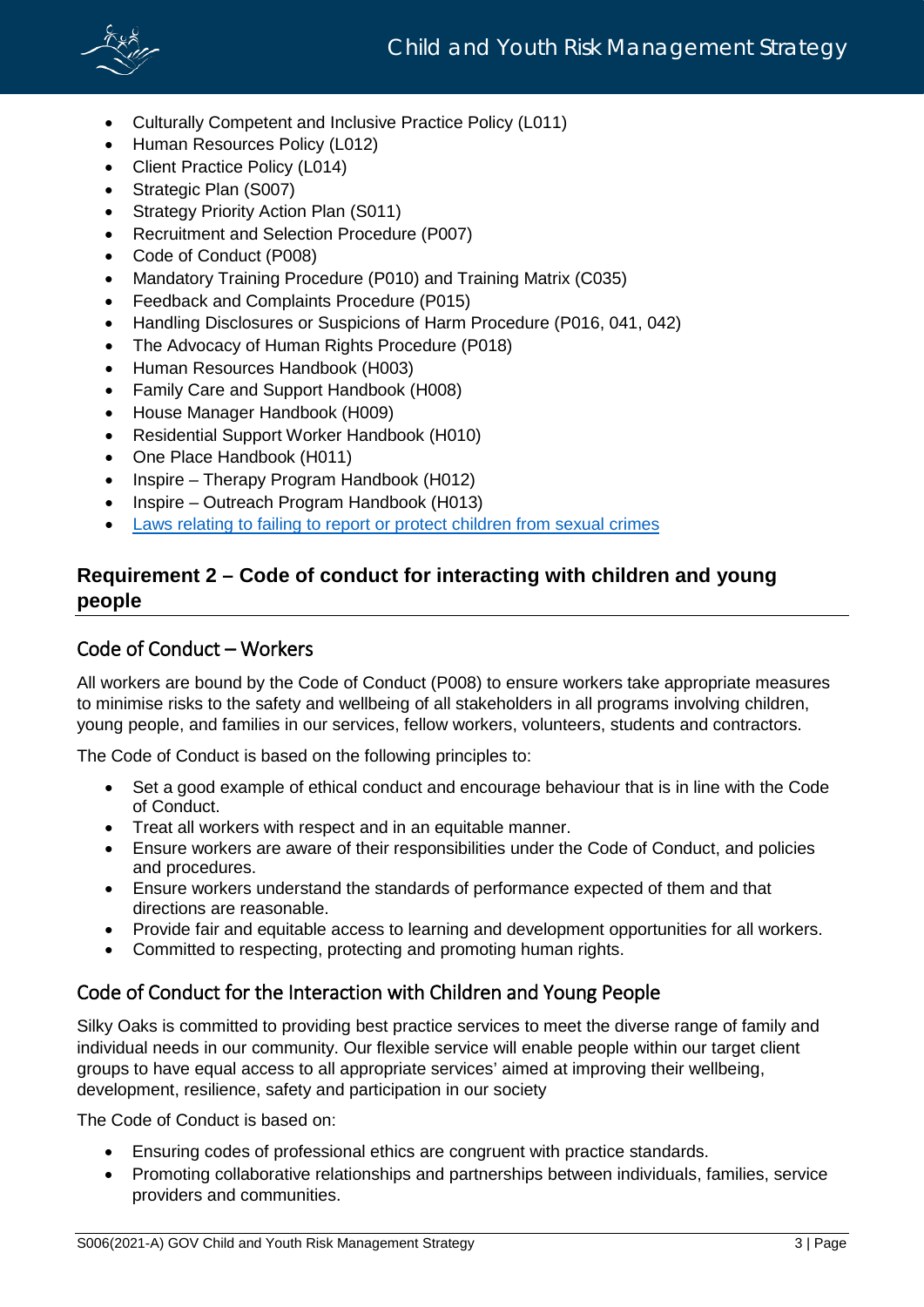

- Providing a holistic response and outcome for clients through constructive team work processes.
- Collaborating across programs and other services to ensure client needs are met.
- Maintaining an open door policy, pre and post service delivery within the organisation's capacity.
- Maintaining a client-focused approach and seek feedback to continuously improve service delivery.
- Ensuring record keeping and client files are completed in a professional and timely manner.
- Ensuring that feedback, complaints and appeals are resolved promptly, fairly, and effectively.
- Using the appropriate language when dealing with children, young people and families.
- Respecting, protecting and promoting human rights.

It is the aim of Silky Oaks to ensure that children, young people and families who engage in our services receive the following:

- Emotional support and practical assistance that enhances their health and wellbeing.
- Opportunities through service provisions to build and maintain safe and healthy relationships with peers, family and significant others.
- Facilitation of increased self-worth through participation in activities, education, learning opportunities and social inclusion.
- The right of the client to participate and make choices about the services they receive.

#### Reference

- Duty of Care Policy (L002)
- Feedback and Complaints Policy (L005)
- Privacy and Confidentiality Policy (L006)
- Culturally Competent and Inclusive Practice Policy(L011)
- Human Resources Policy (L012)
- Client Practice Policy (L014)
- Recruitment and Selection Procedure (P007)
- Code of Conduct (P008)
- Mandatory Training Procedure (P010) and Training Matrix (C035)
- Feedback and Complaints Procedure (P015)
- Handling Disclosures or Suspicions of Harm Procedure (P016, P041, P042)
- The Advocacy of Human Rights Procedure (P018)
- Human Resources Handbook (H003)
- Family Care and Support Handbook (H008)
- House Manager Handbook (H009)
- Residential Support Worker Handbook (H010)
- One Place Handbook (H011)
- Inspire Therapy Program Handbook (H012)
- Inspire Outreach Program Handbook (H013)

# **Requirement 3 – Written procedures for recruiting, selecting, training and managing workers and volunteers**

To assist with effective child protection strategies, Silky Oaks is committed to recruiting, selecting, training and managing workers in such a way that limits risks to children, young people and families. In particular, Silky Oaks will: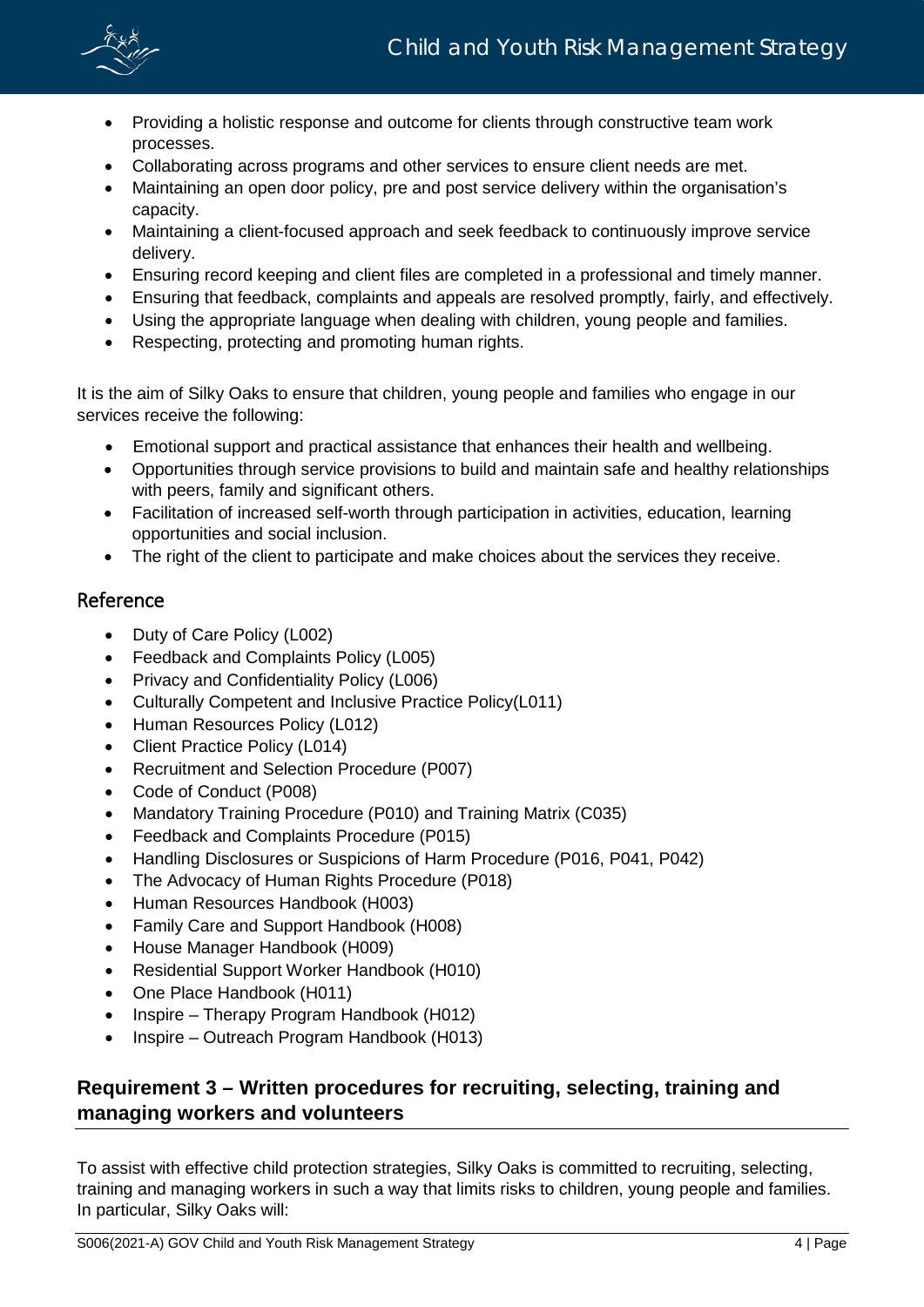

- Ensure that the recruitment and selection procedures act to reduce the risk of harm to children and young people from workers via:
	- o Accurate role expectations through clearly defined Position Descriptions (PDs),
	- o Compliance with the Blue Card system No Card, No Start Law. No Card, No Start means that paid workers must have a blue card (no longer a pending application) before they can work with children.
	- o Advertising vacancies with a clear statement about the organisation's commitment to the Blue Card screening, a positive screening outcome from a suitability check as a licenced care service (LCS2) where applicable, reference checks, and identification verification.
	- $\circ$  A selection process that includes assessing the application via an interview process and referee checks and any other required suitability checks (as identified above) based on the accurate PDs.
	- o A probationary period of employment, which allows Silky Oaks to further assess the suitability of the new employee and to act as a check on the selection process.
- Ensuring that training, coaching and management procedures act to reduce the risk of harm to children and young people from employees via:
	- o Management processes that are consistent, fair and supportive.
	- o Learning and development processes that proactively identify performance gaps early so that workers are provided the tools needed to improve work performance.
	- o Supportive processes (such as mentoring, mediation, conflict resolution, coaching, additional training and external support and counselling services) for workers when they are experiencing challenges.
	- o An induction program which thoroughly addresses the organisations policies and procedures, particularly the expectation to provide a safe and supportive environment for the children and employees.
	- o Training new and existing workers on an ongoing basis to enhance skills and knowledge and reduce exposure to risk.
	- o Thorough and accurate validation and recording of qualifications, training and skills provided to workers prior to commencing employment and throughout the employment journey.
	- o Conducting meaningful exit interviews to ensure continuous improvement opportunities are identified to assist with identifying broader issues/trends of concern that may impact on the safety and wellbeing of all stakeholders.

## Reference

- Human Resources Policy (L012)
- Recruitment and Selection Procedure (P007)
- Code of Conduct (P008)
- Mandatory Training Procedure (P010) and Training Matrix (C035)
- The Advocacy of Human Rights Procedure (P018)
- Performance Management Procedure (P020)
- Human Resources Handbook (H003)
- Volunteer Handbook (H006)
- Position Descriptions for all job roles

## **Requirement 4 – Handling disclosures or suspicions of harm**

Silky Oaks has zero tolerance towards harm and abuse to clients, including children and young people, related parties and workers.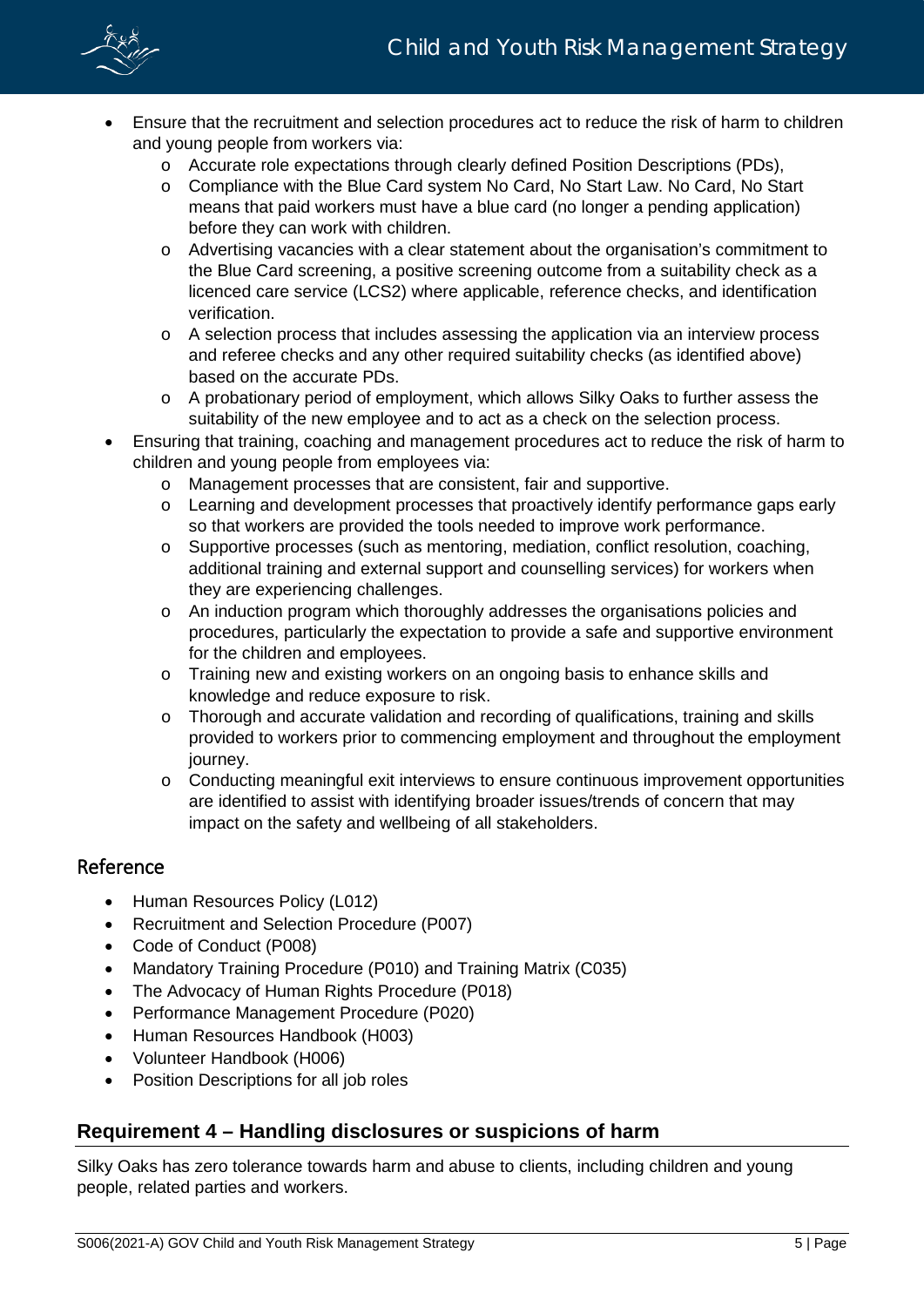

Harm is defined as 'any detrimental effect of a significant nature on a person's physical, psychological or emotional wellbeing'. Harm can result from physical abuse, psychological or emotional abuse, neglect, or sexual abuse or exploitation.

Silky Oaks workers have a duty of care to ensure that any client, child or young person placed in the care of Silky Oaks is cared for in a way that meets the organisations mission, vision and core values and complies with the Department of Child Safety, Youth and Women's Statement of Standards and other legislative requirements. This is done by observing and recording the actions of those who might be at risk, and reporting your concerns immediately to the line manager or program manager. An investigation into a disclosure or suspicion will be undertaken, escalated and reported as required.

There will be no ramifications or repercussions for a worker who reports harm.

In reference to sexual abuse and to comply with new legislation, Silky Oaks expects all workers must report a sexual offence that they reasonably believe occurred to a child under the age of 16 year, or a child under age of 18 years with 'an impairment of the mind' (intellectual disability) to the Queensland Police Service (QPS), unless there is a 'reasonable excuse' not to report (eg if the offence has already been reported to appropriate authorities such as Child Safety Services).

## Reference

- Organisational Purpose Policy (L001)
- Duty of Care Policy (L002)
- Client Practice Policy (L014)
- Critical Incident Management Procedure (P003)
- Handling of Disclosures or Suspicions of Harm Procedure (P016, P041, P042)
- The Advocacy of Human Rights Procedure (P018)
- [Laws relating to failing to report or protect children from sexual crimes](https://www.qld.gov.au/law/crime-and-police/types-of-crime/sexual-offences-against-children)

## **Requirement 5 – Managing breaches of the risk management strategy**

Silky Oaks is committed to ensuring all breaches to the Risk Management Strategy are handled in accordance with the following process:

An investigation may be required under the following situations:

- A complaint, feedback or grievance has been lodged against a worker/s.
- An allegation of a breach of standards of care or harm is reported against a worker/s.
- An allegation of a breach of policy, procedure, or lawful work instruction.
- An allegation of serious misconduct or other formal disciplinary matter is raised against a worker/s.

Should an investigation be necessary, Silky Oaks will:

- Where necessary, place the worker/s on a period paid suspension leave (depending on circumstances) whilst the investigation takes place
- Provide appropriate and timely updates to the worker/s involved in the investigation
- Provide the worker/s access to the external EAP provider
- Maintain strict confidentiality throughout all investigation processes
- Provide any other reasonable support mechanism within organisational resource constraints

Should an investigation be necessary, the worker/s will:

• Participate in required investigation processes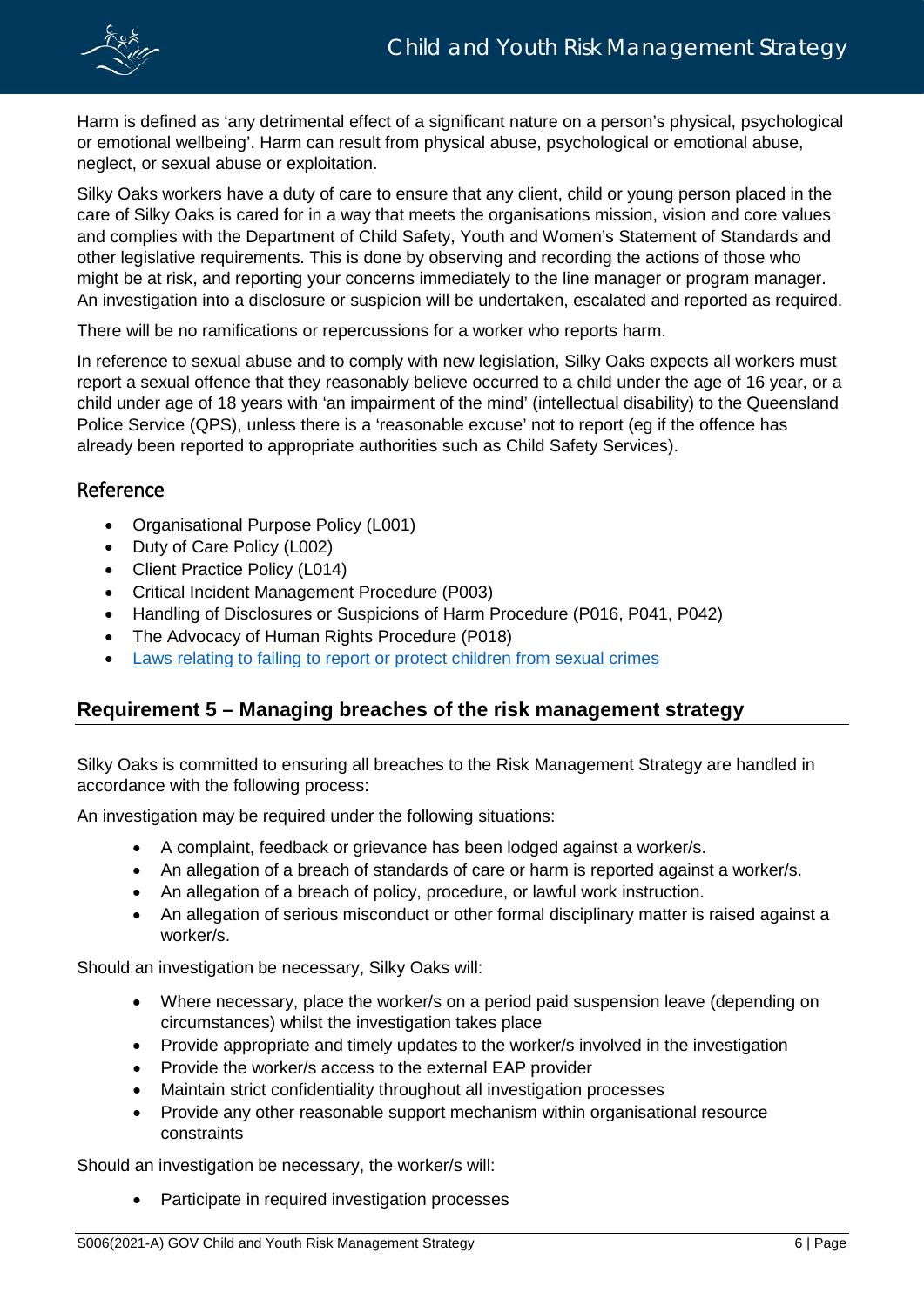

- Maintain strict confidentiality throughout all investigation processes
- Participate in mediation or other mutually agreed resolution activities

In some circumstances, events or activities may be notifiable to relevant authorities or departmental stakeholders. In the event of a confirmed breach to the risk management strategy, appropriate disciplinary action may result, including the termination of employment.

## Reference

- Feedback and Complaints Policy (L005)
- Risk Management Policy (L007)
- Performance Management Procedure (P020)
- Risk Management Procedure (P028)
- Work Health and Safety Handbook (H002)
- Human Resources Handbook (H003)
- Family Care and Support Handbook (H008)
- House Manager Handbook (H009)
- Residential Support Worker Handbook (H010)
- One Place Handbook (H011)
- Inspire Therapy Program Handbook (H012)
- Inspire Outreach Program Handbook (H013)
- Risk Assessments for High Risk Activities and Special Events Work Instructions (W014)

# **Requirement 6 – Policies and procedures for managing compliance with the Blue Card System**

The safety and wellbeing of children, young people and families in Silky Oaks is of paramount importance. Silky Oaks is committed to providing safe environments for all children, young people and families by developing and implementing robust policies and procedures.

As per our funding agreements, Silky Oaks has policies and procedures to ensure compliance with the blue card system under the following:

- *Working with Children (Risk Management and Screening) Act 2000*
- *Working with Children (Risk Management and Screening) Regulations 2011*
- *Civil Liability and Other Legislation Amendment Act 2019*
- *Child Protection Act 1999*
- *Child Protection Regulations 2011*
- Human Services Quality Standards
- [No Card, No Start Law](https://www.qld.gov.au/law/laws-regulated-industries-and-accountability/queensland-laws-and-regulations/regulated-industries-and-licensing/blue-card/system/review/no-card-no-start)

#### Reference

- Human Resources Policy (L012)
- Governance Handbook (H001)
- Human Resources Handbook (H003)
- Recruitment and Selection Procedure (P007)
- Legislative Index List (S005)